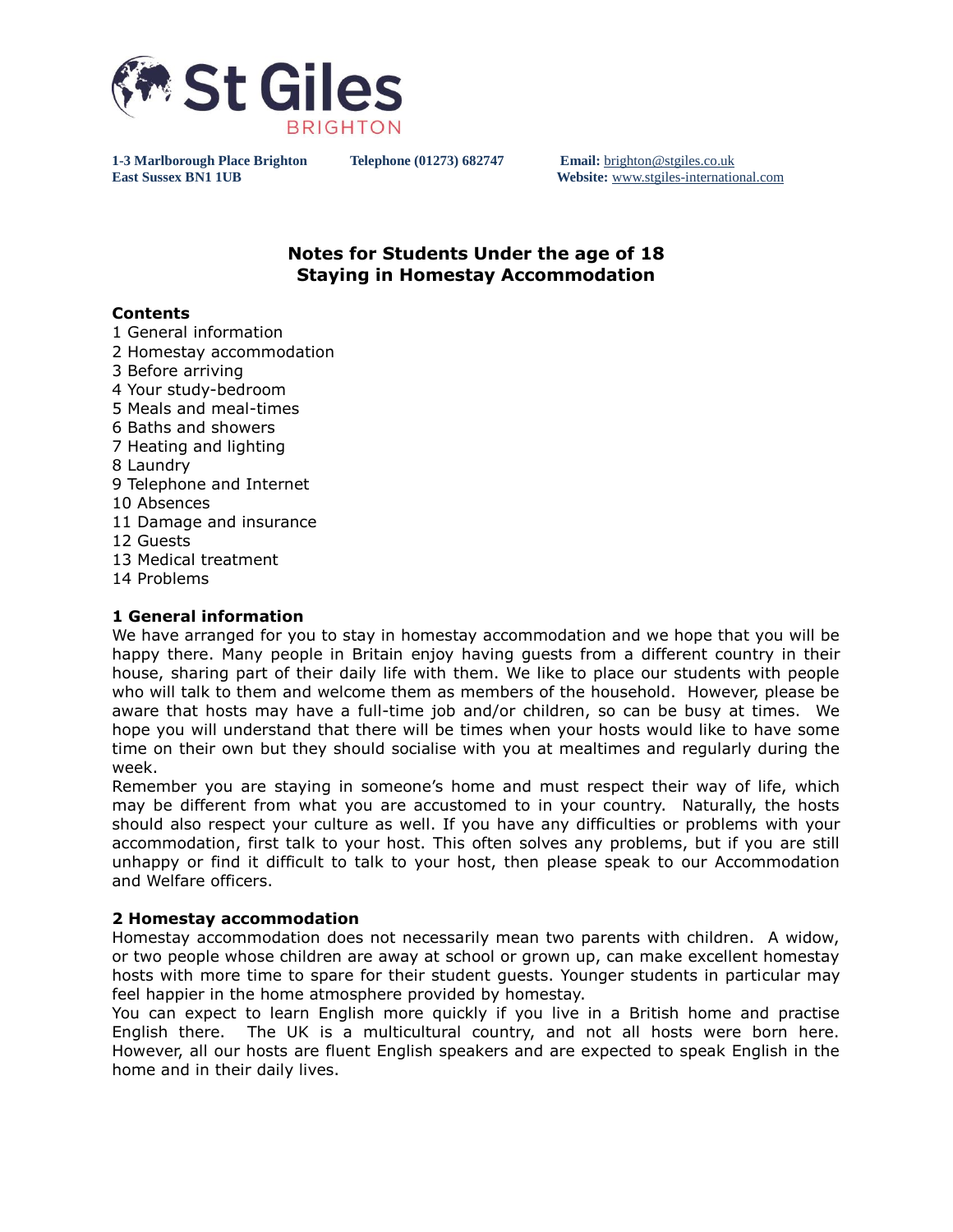

**East Sussex BN1 1UB Website:** [www.stgiles-international.com](http://www.stgiles-international.com/)

### **3 Before arriving**

It is very important that you contact your host as soon as possible to confirm your estimated time of arrival. This is to ensure someone is at the house when you arrive.

You can email, telephone or write to your host. If you do not contact your host, it cannot be guaranteed someone will be there to greet you. If you are badly delayed during your journey, try to telephone your hosts to say that you will be late.

### **4 Your study-bedroom**

Depending on the size of your room, it should contain a full size bed, wardrobe or fitted cupboard, chest of drawers or dressing table, mirror, desk or table with a table lamp and chair. You should make your own bed each day and keep your room tidy so that your host can clean it. Your host will provide bath and hand towels and will change bed linen each week. Please bring your own towels for use in sports centres or for swimming. Please note, TV and DVD are not guaranteed.

Your host will give you a key to the house. In your room you may expect privacy. If you wish to change the arrangement of furniture in your room, talk to your host first. You should not fix your own photographs, pictures or posters to the wall without permission. Be especially careful with hair straighteners, lighted cigarettes, hair spray, and nail varnish, and do not smoke in a non-smoking household.

Do not leave valuables in your room. St Giles cannot accept responsibility for any loss of personal belongings. You are welcome to use the safe at St Giles. Please speak to the Finance Officer in the School, who will be happy to help you with this. Ask your host before using any of your own electrical equipment and note that the normal voltage in the UK is 240 volts.

### **5 Meals and meal times**

You will normally eat with your hosts according to their custom. If you cannot eat or do not like any particular food for dietary, religious or other reasons, tell your host as soon as possible. It is important to be punctual at meal times. If you are going to attend a social programme activity or you are likely to be late for dinner, tell your host in advance.

Half-board accommodation This is the best opportunity to practise English with your host. Your host will give you breakfast and an evening meal each day. Weekend lunches are not included. A typical breakfast may include fruit juice, yoghurt or cereal, toast and tea or coffee. Your evening meal is the main meal of the day.

You should not expect to use the kitchen to cook for yourself. You should be able to make yourself a cup of tea or coffee at any time, but never help yourself to food or drink without permission.

Bed and breakfast accommodation Your host will give you breakfast each day. A typical breakfast may include fruit juice, yoghurt or cereal, toast and tea or coffee. You will be expected to eat your other meals in local cafés or restaurants and not use the host's kitchen.

Self-catering accommodation is NOT permitted.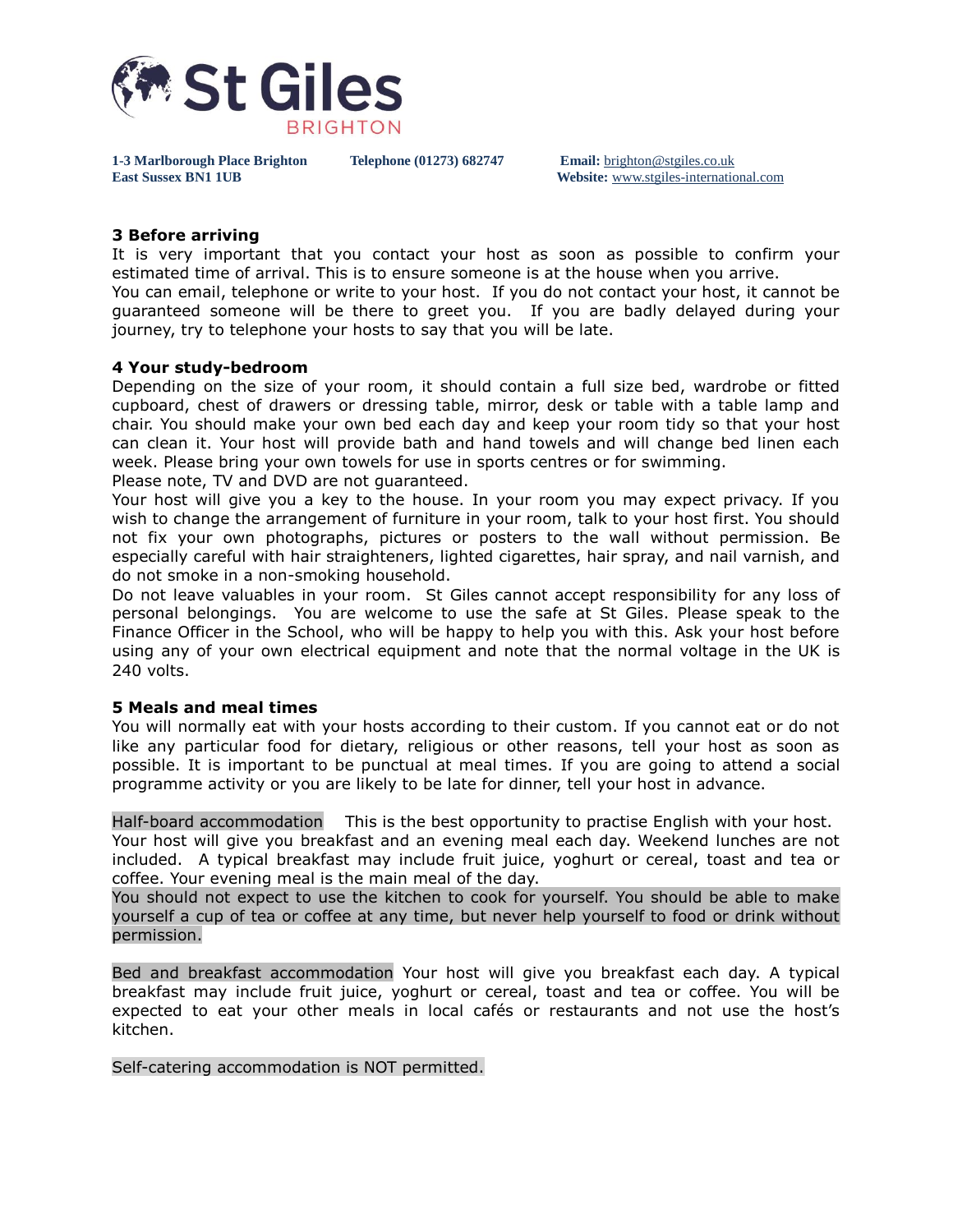

**East Sussex BN1 1UB Website:** [www.stgiles-international.com](http://www.stgiles-international.com/)

### **6 Baths and Showers**

You should be able to have a bath or shower at least once every day. Most homestays have only one bathroom, so ask your host how you can best fit in with their routine. Please consider other family members and keep your shower time to a minimum. Do not use the shower late at night. Ask for help if you do not understand how the equipment in the bathroom and toilet works.

Always leave the bathroom clean after use.

# **7 Heating and Lighting**

In England, heating and electricity are very expensive. Switch off electric lights and close windows when you leave the room.

Central heating is usually switched off from about 10.00 p.m. to 7.00 a.m. and during the day when your host is out of the house. Ask for extra blankets if you are cold during the night. Remember to pack warm clothing if you are coming to England during the winter months.

### **8 Laundry**

We recommend to hosts that they include one wash per week free of charge. The host may make a small charge for extra washing, say £5.00 per week. If they cannot do your washing, ask them when and where you can do your own washing, and where to put the wet things. They may suggest that you use a nearby launderette, and they will probably let you borrow the ironing board and iron. Make sure you know the arrangements for washing, drying and ironing your own clothes.

Never leave wet clothes in your room on chairs, radiators, etc.

### **9 Telephone and Internet**

Most students bring their own mobile telephones so hosts generally do not allow you use the house telephone except in an emergency. Students and hosts should exchange mobile phone numbers on arrival.

We expect hosts to offer wireless internet access as most students bring their own personal computers (laptops). Free internet facilities are also available at the college.

### **10 Absences**

It is very important you attend all your classes. Even if you are late, you will be accepted in class.

As you are under the age of 18, if you are not well and going to be absent from your class it is necessary to contact the school.

If you are planning to go on an overnight trip, you need to ask your parents to contact the school (Carla – Accommodation office) and give you written consent to do it.

If you are going on a day trip on Saturday or Sunday you do not need written consent. In any case you should always inform your host with your plans. It is a good idea to give your host your mobile number so they can contact you.

See Terms and Conditions at the end of this document for information about holidays and other absences.

### **11 Damage and insurance**

Always tell your host immediately if you accidentally break or damage anything in the home.

You should offer to pay for any such damage immediately.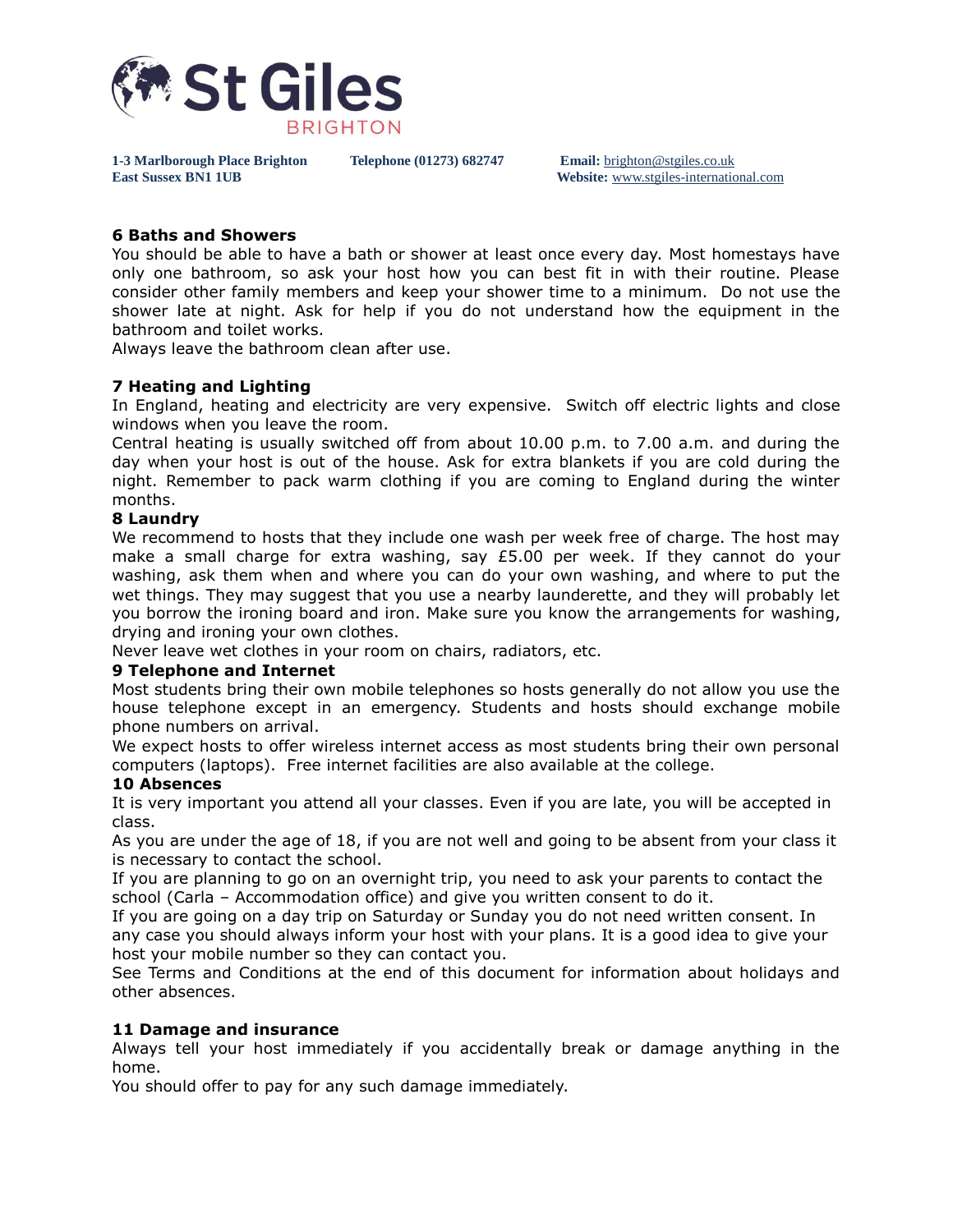

**East Sussex BN1 1UB Website:** [www.stgiles-international.com](http://www.stgiles-international.com/)

We strongly advise all students to take out comprehensive travel insurance before they leave their home countries. The School can arrange insurance for you if you wish. Please contact us before travelling for details.

# **12 Guests**

If you want to invite your friends to your host's house for a visit, ask your host beforehand. Ask what time your guests should arrive and leave the house. If your host provides food or drink, you must offer to pay for this. Try to be sure that your friends are reasonably quiet and do not disturb the rest of the household, especially late at night. Guests should not stay after midnight.

It is not possible for friends to stay overnight with you while you are in homestay accommodation.

# **13 Medical treatment**

If you need medical or dental treatment, please discuss this with the Accommodation and Welfare Office in the School. They will be happy to help you with details of the local medical centre or dentist.

Do not take any medication if it is not prescribed by your doctor.

### **14 Problems**

If you have any problems or are unhappy with your accommodation, please see Carla in the Accommodation Office as soon as possible: they will advise you what to do to help. You may prefer to discuss a problem with a member of your family in your own language, in your own country, or with an agent who arranged your course for you. We can only help if you talk to us in the office when the problem arises.

We hope that you will be happy in your accommodation!

# **Accommodation terms and conditions**

### **Payment**

You must make all accommodation payments direct to the College, who will pay your hosts for you.

### **Accommodation dates**

We arrange your accommodation from the Sunday before the course begins, until 10.00 a.m. on the Sunday at the end of the course, unless you request otherwise. Earlier arrival is not always possible. It may be necessary foryou to arrange alternative accommodation until your homestay is available and written parental consent is needed.

### **Late arrival**

If you arrive late during the first week, you must pay in full from the date of arrival given in the accommodation letter. We cannot guarantee that your room will be available if you arrive more than one week late, unless you advise our office in advance.

# **Departure date**

Please note that accommodation has been booked only for the dates stated on the confirmation letter, and you must vacate your room by 10:00am on the Sunday after the end of your course. If you need accommodation beyond that date you must speak to the Accommodation Officer and provide written consent signed by your parents or legal guardians. (See below "Extending your stay").

### **Extending your stay**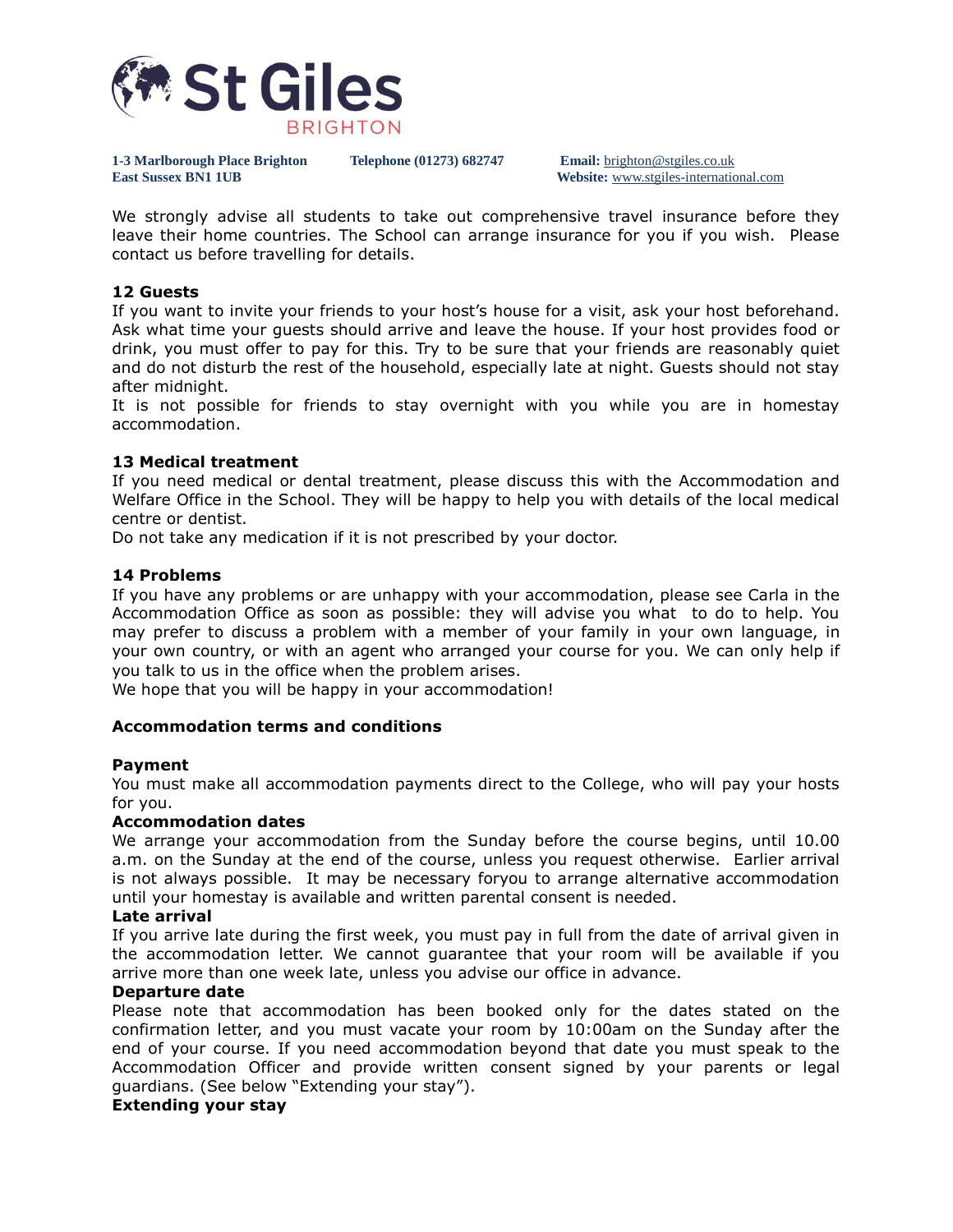

**East Sussex BN1 1UB Website:** [www.stgiles-international.com](http://www.stgiles-international.com/)

In order to ensure continuity of accommodation with the same homestay, we strongly recommend that you book homestay accommodation for the entire length of your course. If you book for only a short period (e.g. 4 weeks), we cannot guarantee that the same accommodation will be available if you later decide that you want to stay longer, and it may be necessary for you to change your homestay. If you want to extend your stay, you must tell the Accommodation office as soon as possible, and they will advise you whether the same homestay is still available and if so they will ask you to pay for a further period. If it is not, the Accommodation office will arrange a new homestay for you.

**Note: You cannot arrange this yourself direct with the homestay, because all accommodation placements are arranged by our accommodation office.**

# **Leaving accommodation early**

Short-stay students (1-23 weeks) If you want to leave your accommodation before the date of departure given in the letter, you must tell the office and your host at least 7 days before your intended departure from the homestay. If you do not give 7 days' notice you must pay for that week in lieu. You must also give at least 7 days' notice if you extend your original booking by a further period and wish to leave early. As you are under the age of 18, if you wish to leave early, you will need to provide the school with written consent from your parents or legal guardians with dates and details of your departure.

If you have a serious complaint about your homestay at any time, and you wish to change your accommodation, you should discuss the matter with our Accommodation office. If they support your complaint, they will arrange a new homestay as soon as possible.

# **Long-stay students (24+ weeks)**

Students who choose homestays with us for at least 24 weeks qualify for a discount but are charged for the standard rate and then given a refund at the end of their course, if they remain in the same homestay for the full term originally reserved. The price for half-board single and shared rooms is lower for students who plan to study for 24 weeks or more, and who pay all the accommodation charges in advance.

The homestay offers accommodation at the special price because you have arranged to stay for a long time. If you leave your accommodation before the date of departure given in the letter, you must tell the office at least 7 days before your intended departure from the homestay. If you do not give 7 days' notice you must pay that week in lieu. At the same time, if you shorten your stay in the host family to less than 24 weeks, you no longer qualify for the special discount. You will be asked to pay the normal accommodation rate from the time of your arrival until your departure from the homestay.

### **Christmas**

There are no classes in the week when Christmas Day falls. If you stay in your homestay during that week, you receive full board (i.e. all meals) on 25th and 26th December, and pay an extra charge (see the **Course Dates and Fees**). Students on bed and breakfast arrangements can opt for full-board on 25th and 26th December if the host is able to provide it. Not all homestays are available during the Christmas week. It may be necessary for you to move to a temporary homestay.

### **Absences**

As you are under the age of 18, if you want to plan any overnight trips, you must speak to the Accommodation Office as your parents or legal guardians will have to send written consent to allow you to miss school and be away from your homestay. There is no reduction in the weekly accommodation charge if you are absent for six consecutive days or less, or if